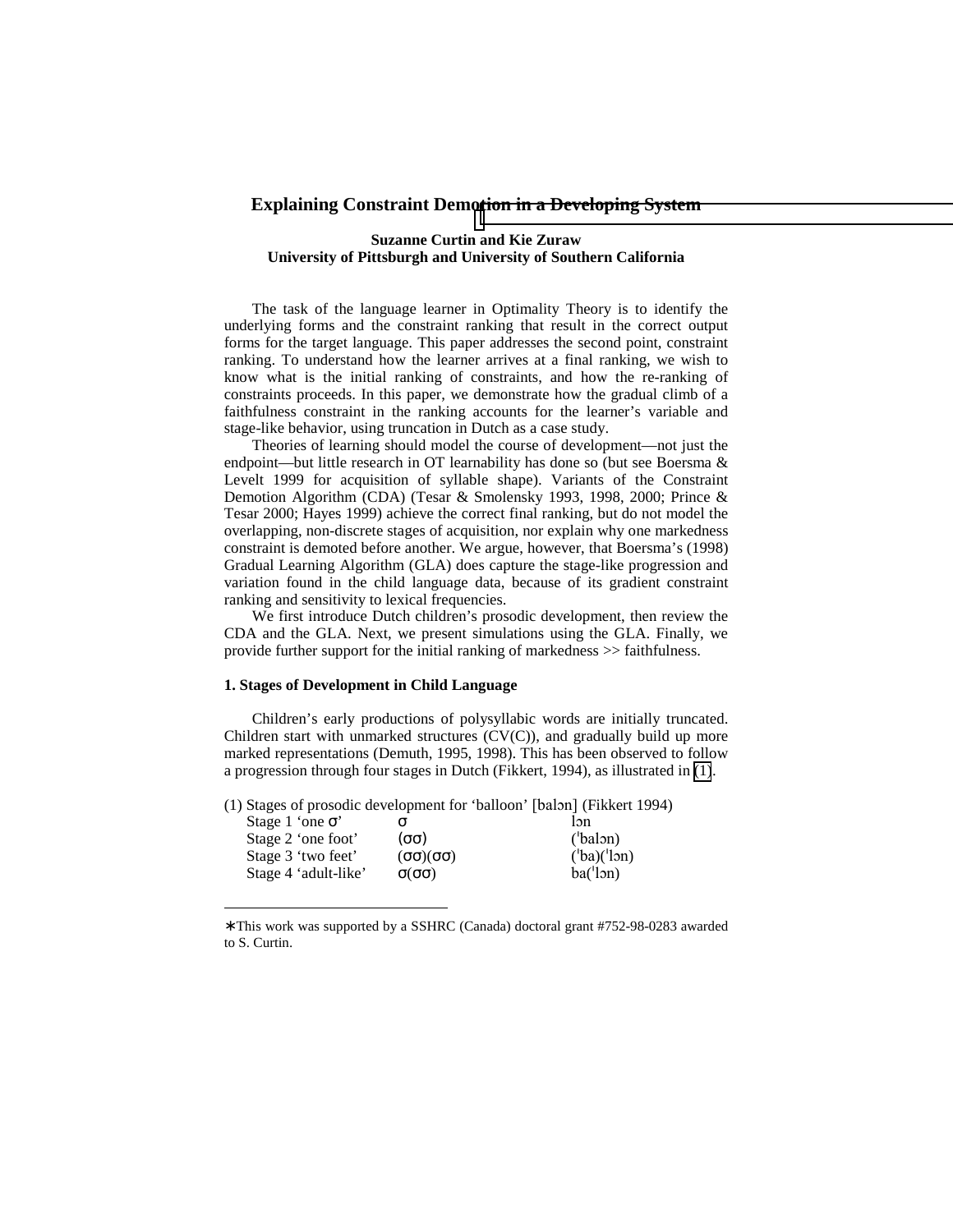Initially, the child's production is limited to a syllable; at Stage 2, the restriction is weakened to a foot. Stage 3 allows two equally stressed feet. Stage 4 permits a variety of structures.

The stages of prosodic development have been described as discrete (Fikkert, 1994; Demuth, 1997; Curtin, 1999). While this is a useful abstraction, in fact the stages overlap: at a given point in development, children may produce forms consistent with more than one stage, as in (2); children may also continue to produce forms consistent with an earlier stage, as illustrated in (3).

| $(2)$ Robin                                     | Stage $3 \quad 2 \text{ feet} \qquad \text{'o:li:} \text{fant}$ | Adult Form Child Form Gloss<br>$\lceil$ '(o:li:) '(fant)] 'elephant'<br>Stage 4 adult-like $\text{'}\text{o:li:}$ fant $\text{'}\text{(o:li:)}$ (ant) $\text{'}\text{'elephant'}$ |                                                        | Age<br>2;4.8<br>2;4.8 |
|-------------------------------------------------|-----------------------------------------------------------------|-----------------------------------------------------------------------------------------------------------------------------------------------------------------------------------|--------------------------------------------------------|-----------------------|
| $(3)$ Robin<br>Stage 3 2 feet<br>Stage 2 1 foot | $ba'$ lon $\lceil (bu:on) \rceil$                               | Adult Form Child Form<br>spe:lo:'te: $k$ ['(pilə)'(ti: $k$ )]                                                                                                                     | Gloss<br>'playground' 2;0.18<br>$\ell$ balloon' 2:1.17 | Age                   |

## **2. Learning algorithms**

Several learning algorithms proposed in the OT acquisition literature use Constraint Demotion (Tesar & Smolensky, 1993, 1998; Prince & Tesar, 2000; Hayes, 1999). These algorithms are able to achieve the correct final ranking, but do not explain the overlapping, non-discrete stages of acquisition. We demonstrate that an algorithm using gradual re-ranking and probabilistic constraints (Boersma, 1998) is able to account for the stage-like progression and variation found in the child truncation patterns.

# **2.1 Constraint Demotion**

The Constraint Demotion algorithm (CDA, Tesar & Smolensky 1993, 1998, 2000) serves as a model of the language learner. Its task is to determine the language specific constraint ranking based on the 'output' (surface) forms of the language. Initially, all the constraints are unranked. The learner compares the attested output to various other, sub-optimal candidates to identify the necessary dominating constraint(s): any constraints that are violated in the optimal output (and not in some rival output) must be dominated by some other constraint that rules out the rival. Constraints violated by the attested form are minimally demoted to immediately below the highest-ranking constraint that would rule out the sub-optimal candidate. A partial example is shown in [\(4\)](#page-2-0). The output, candidate *a*, violates constraints  $C_2$  and  $C_3$ ; the rival, candidate *b*, violates  $C_4$ . From the initial hierarchy of unranked  $\{C_1, C_2, C_3, C_4\}$ ,  $C_2$  is demoted below  $C_4$ to yield  $\{C_1, C_3, C_4\} \gg \{C_2\}$ , and  $C_3$  is demoted below  $C_4$  to yield the stratified hierarchy  $\{C_1, C_4\} \gg \{C_2, C_3\}$ . The re-ranking of constraints occurs only in response to *positive evidence*—that is, constraint violation in the optimal form.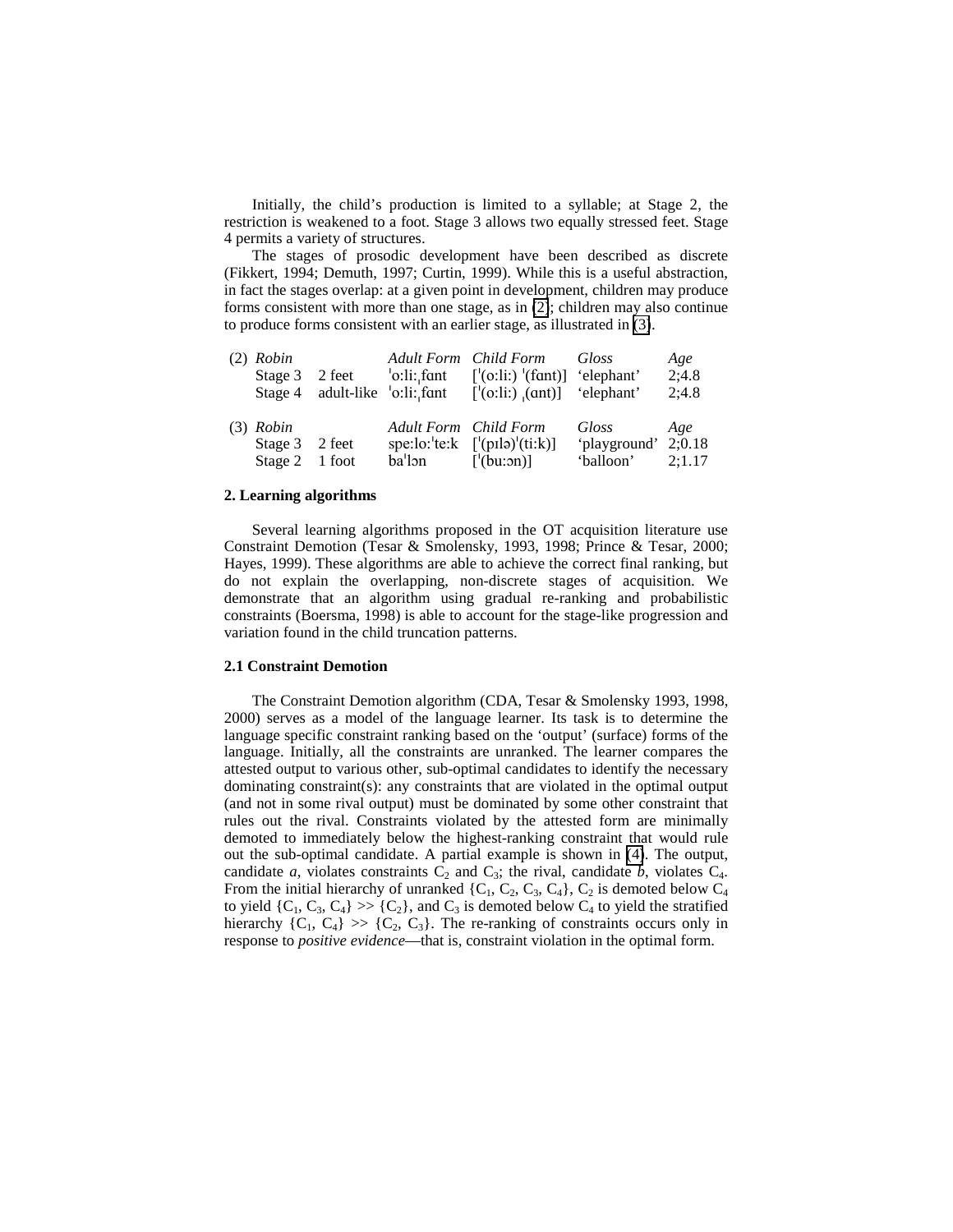<span id="page-2-0"></span>

| ☞ |  |  |
|---|--|--|
|   |  |  |

Most versions of the CDA extract all useful information from an inputoutput pair at the first pass. Because the transition from to the adult grammar is nearly instantaneous, the algorithm does not model learning stages.

### **2.2 Gradual Learning Algorithm**

The GLA (Boersma 1998) is an elaboration of the CDA. Both algorithms are error-driven and shift constraint rankings in response to mismatches between adult forms and the current grammar's output. The GLA, however, uses stochastic constraint rankings: the ranking of constraints is neither fixed nor freely variable, but probabilistic (see also Hayes & MacEachern 1998). Each constraint in the grammar has a *ranking value* in arbitrary units. In any given utterance, the speaker generates an *effective value* for each constraint, as in (5), where. *noise* is a constant, and *z* is a Gaussian random variable with mean 0 and standard deviation 1. For example, a constraint with a ranking value of 100 might be assigned an effective value of 100.5 on one occasion, 98.7 on another.

### (5) *effectiveValue = rankingValue + noise \* z*

The constraints are then ordered by effective value to determine the constraint ranking to be used for that utterance. Each constraint can be thought of as associated with a probability density function centered on the ranking value, telling us how likely a given effective value is for that constraint (the closer to the ranking value, the more likely).

The figure in (6) illustrates a grammar with constraint  $C_1$  nearly always topranked (high ranking values are on the left, as in an OT tableau), and  $C_4$  bottomranked, but  $C_2$  and  $C_3$  variably ranked, with a preference for  $C_2 \gg C_3$ .



(6) Example of stochastic grammar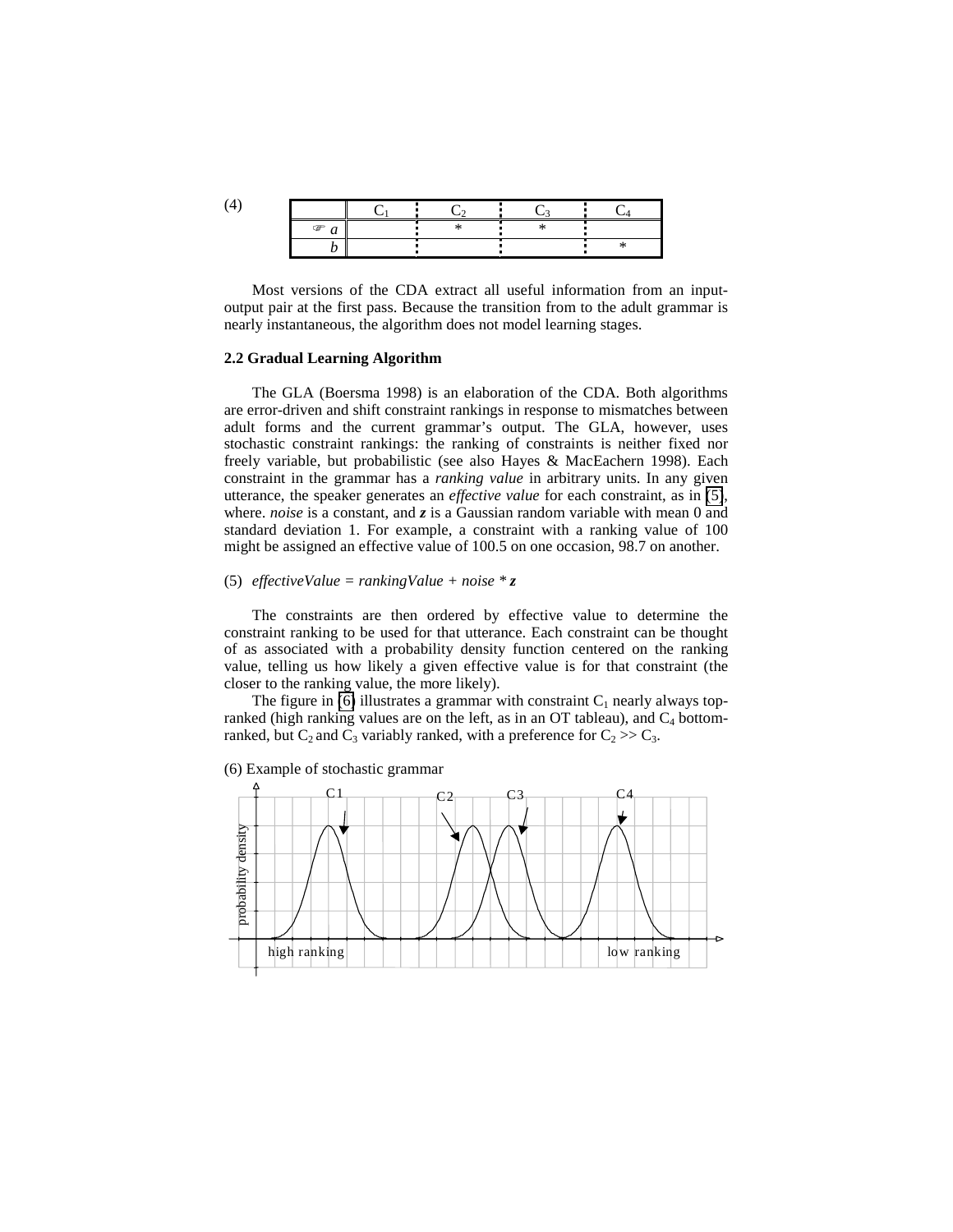<span id="page-3-0"></span>When ranking values are far apart (like those of  $C_1$  and  $C_2$ ), the constraint ranking is effectively fixed: inversions of the usual ranking will be vanishingly rare. However, since the probability density functions' tails approach zero but never quite reach it, there is a very slight possibility that a ranking value might be selected at a position farther away from the center of the curve. For example, with a ranking spreading of 2, if  $C_i$ 's ranking value is 10 units greater than  $C_i$ 's, the chance of  $C_i \gg C_i$  is one in 5000 (rare enough to be considered a speech error). When ranking values are close together, noticeable variation results.

The use of stochastic ranking allows Boersma's algorithm to model learning as gradual; ranking values are adjusted only slightly on each learning trial. In each learning trial, the learner compares its productions to the adult target. If there is a mismatch, the learner slightly lowers the rankings of all constraints that are violated more by the target than by the learner's form, and slightly raises the rankings of all constraints that are violated more by the learner's form more than by the target (the amount of adjustment, or "plasticity", is pre-set).

### **3. The simulation**

We used the progression from truncation to non-truncation in Dutch as a test case for the GLA. Our goal was to model the progression of early truncation patterns and the variable/overlapping productions seen in the Dutch child language. We did not seek to model the acquisition of stress placement, which occurs later and requires additional constraints.

## **3.1 Learning data and constraints**

The algorithm was provided with adult output forms for Dutch polysyllabic words of up to four syllables, with all possible locations of primary stress (acute accent and bold in (7)). Type frequencies for each prosodic pattern were also provided (CELEX database<sup>1</sup>).

| (7) | Pattern           | Frequency |
|-----|-------------------|-----------|
|     | σσ                | 1622      |
|     | σό                | 681       |
|     | σσσ               | 184       |
|     | σόσ               | 360       |
|     | σσό               | 284       |
|     | σσσσ              | 91        |
|     | σ <del>ό</del> σσ | 126       |
|     | σσόσ              | 132       |
|     | σσσσ              | 114       |
|     |                   |           |

Because truncation, not stress placement, was the object of the simulation, the inputs omit segmental and featural information. As a simplification, secondary stress was not encoded. The constraints used in the simulation include

l

<sup>1.</sup> http://europa.eu.int/celex/htm/celex\_en.htm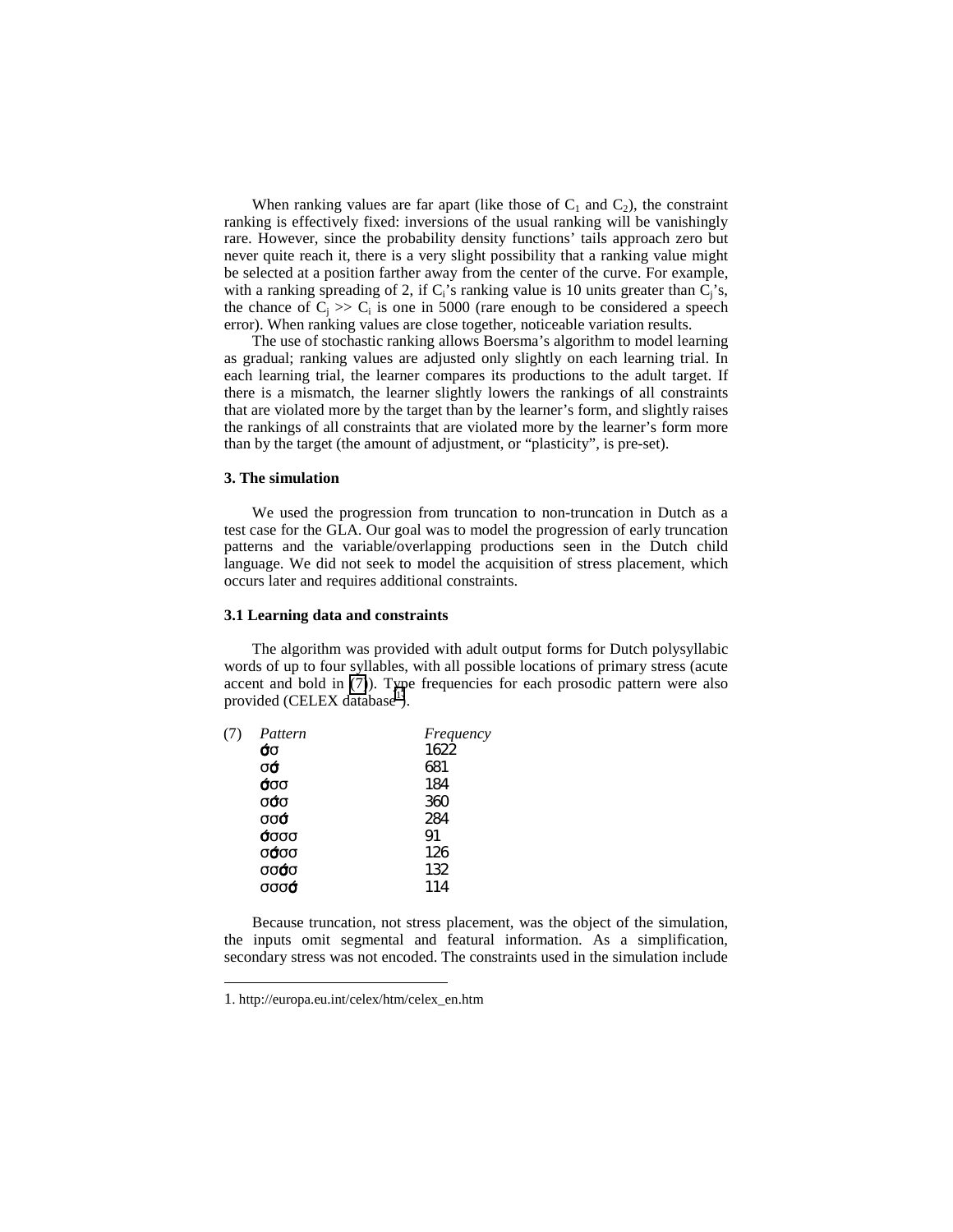markedness constraints that encourage truncation (8), and faithfulness constraints that resist truncation (9).

(8)ALLσLEFT (McCarthy & Prince 1993; Ito & Mester 1997; Spaelti 1997) Align all syllables to the left edge of the Prosodic Word. Favors singlesyllable outputs.

ALLFTLEFT (McCarthy & Prince 1993; Ito & Mester 1997; Spaelti 1997) Align all feet to the left edge of the Prosodic Word (one violation for each misaligned foot). Favors maximally one-foot outputs.

FOOTMAX

Feet are maximally disyllabic.

PARSEσ (Prince & Smolensky 1993)

All syllables must be parsed into feet. With FTMAX and ALLFTLEFT, favors truncation in 3- and 4-syllable words (FTMAX prohibits one big foot, ALLFTL prohibits multiple feet, and PARSEσ prohibits unfooted syllables).

(9) MAXPITCHPROM (Curtin 1999)

A prominent vowel in the input has a correspondent in the output (MAXPITCH). Favors retaining the stressed syllable of the adult form.

MAXFINALPROM (Curtin 1999)

A final syllable in the input has a correspondent in the output (MAXFINAL). Favors retaining the final syllable of the adult form.

MAXσ

A sonority peak in the input has a nuclear correspondent in the output. Disfavors any truncation.

As an example, (10) shows constraint violations for input / $\vec{\sigma}_1 \sigma_2 \sigma_3$ /

| (10)                           |        |                                    |            |        |        |              |       |
|--------------------------------|--------|------------------------------------|------------|--------|--------|--------------|-------|
| $/6_1$ $\sigma_2$ $\sigma_3/$  |        | ALLOLT ALLFTL FOOT PARSEO MAXO MAX |            |        |        |              | MAX   |
|                                |        |                                    | <b>MAX</b> |        |        | <b>PITCH</b> | FINAL |
| $(\sigma_1\sigma_2\sigma_3)$   | ***    |                                    | *          |        |        |              |       |
| $(\sigma_1\sigma_2)(\sigma_3)$ | ***    | $\ast$                             |            |        |        |              |       |
| $(\sigma_1)(\sigma_2\sigma_3)$ | ***    | $\ast$                             |            |        |        |              |       |
| $(\sigma_1\sigma_2)\sigma_3$   |        |                                    |            | $\ast$ |        |              |       |
| $\sigma_1(\sigma_2\sigma_3)$   |        | *                                  |            | $\ast$ |        |              |       |
| $(\sigma_1\sigma_2)$           | *      |                                    |            |        | *      |              | *     |
| $(\sigma_1\sigma_3)$           | *      |                                    |            |        | *      |              |       |
| $(\sigma_2\sigma_3)$           | $\ast$ |                                    |            |        | $\ast$ | $\ast$       |       |
| $(\sigma_1)$                   |        |                                    |            |        | $***$  |              | *     |
| $(\sigma_2)$                   |        |                                    |            |        | $***$  | $^{\ast}$    | *     |
| $(\sigma_3)$                   |        |                                    |            |        | $**$   | $\ast$       |       |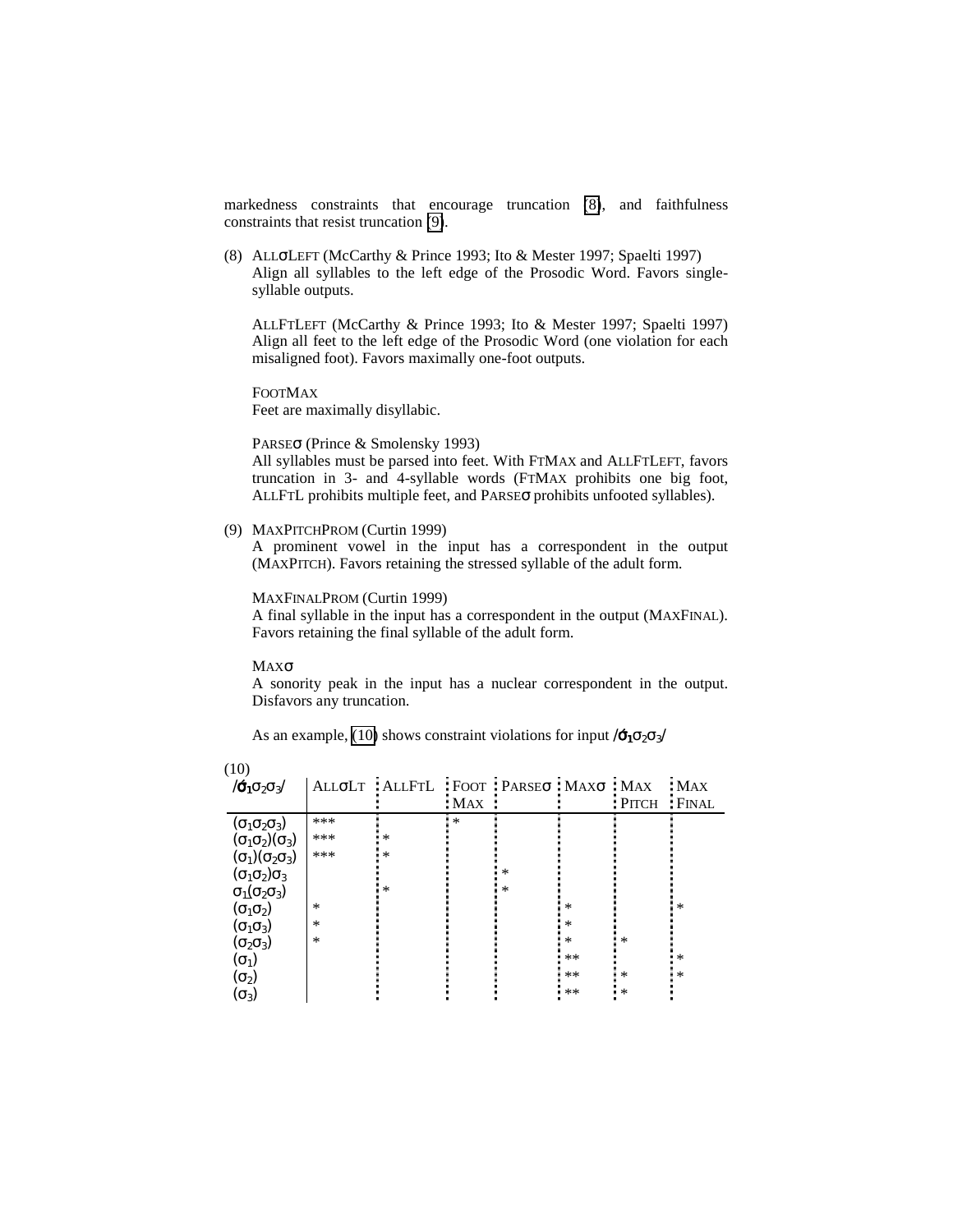### **3.2 Simulation Details**

Using OTSoft (Hayes, Tesar & Zuraw 2000), initial plasticity was set at 0.6; final plasticity at 0.006 (the software interpolates). Because children's early productions are less marked than the target adult productions, it is often proposed that children begin with markedness constraints outranking faithfulness constraints (Demuth 1995, Gnanadesikan 1995, Levelt 1995, Smolensky 1996). Therefore, we set the initial ranking values at 500 for all markedness constraints, and 100 for all faithfulness constraints. We ran 420 learning trials, where each trial examines 9 forms, chosen at random but proportionately to the frequencies given in [\(7\)](#page-3-0). Thus, there were many more learning trials for adult  $\sigma\sigma$  than for  $\sigma\sigma\sigma\sigma$ .

# **3.3 End Result of Simulation**

The constraints' ranking values over time are shown in **[Error! Reference](#page-6-0)  [source not found.](#page-6-0)**). As expected, the learning algorithm reached a final stage that corresponded to adult (untruncated) productions. At the end of learning,  $MAX-\sigma$  is decisively top-ranked, preventing truncation.



# **3.4 Stages and Variation**

We examined the learner's grammar at several key points during the simulation, to determine what truncation patterns would result. After 7 learning trials, the grammar is as shown in [\(12\)](#page-6-0).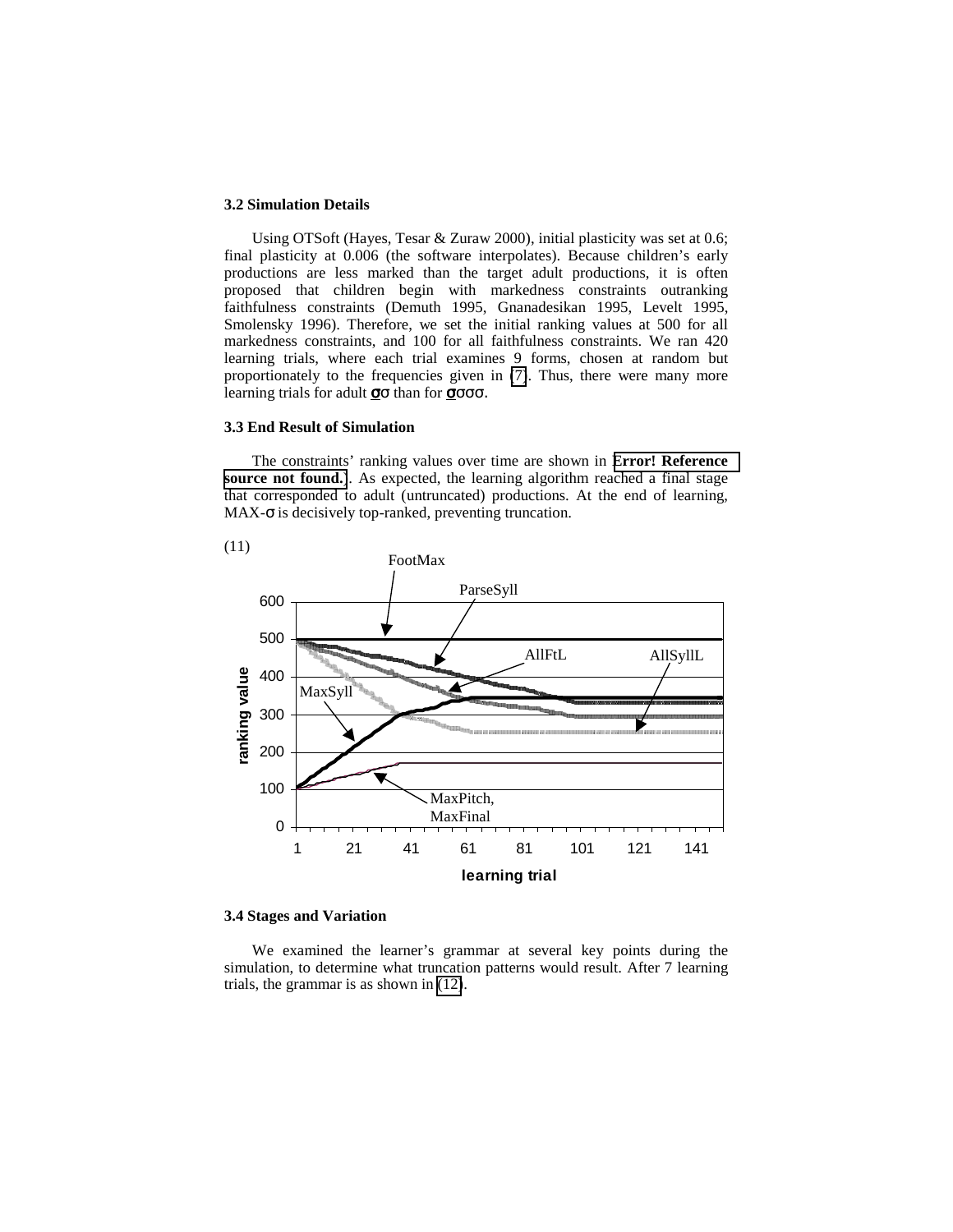<span id="page-6-0"></span>

We tested the behavior of this grammar by running the target forms through it 2000 times. Each such test trials uses slightly different effective values, generated from the same ranking values. The results are shown in (13). The first column, for example, shows that for an input like /bá.di/, the grammar truncates to [ba] 50% of the time, and to [di] 50% of the time. Because ALLσLT decisively outranks MAXσ, outputs are monosyllabic. Tied MAXPITCH and MAXFINAL determine which syllable to retain—the adult pitch-prominent, or the adult final syllable. This behavior corresponds to the Stage 1, truncation to a monosyllable.

(13) Output frequencies after 7 learning trials

|              | /σσ | $\sigma$ ớ $\parallel$ |     |     |      |     | /σσσ/  /σσσ/  /σσσ/  /σσσσ/  /σσσσ/  /σσσσ/  /σσσσ/ |     |      |
|--------------|-----|------------------------|-----|-----|------|-----|-----------------------------------------------------|-----|------|
| $(\sigma_1)$ | 50% |                        | 50% |     |      | 50% |                                                     |     |      |
| $(\sigma_2)$ | 50% | 100%                   |     | 50% |      |     | 50%                                                 |     |      |
| $(\sigma_3)$ |     |                        | 50% | 50% | 100% |     |                                                     | 50% |      |
| $(\sigma_4)$ |     |                        |     |     |      | 50% | 50%                                                 | 50% | 100% |

 After 37 learning trials, the grammar is as shown in (14), and the outputs as in [\(15\)](#page-7-0). ALLσLT is the first markedness constraint to be noticeably demoted, because all inputs (2-, 3-, or 4-syllable) encourage its demotion. ALLσLT is still ranked high enough to force some monosyllabic outputs, but MAXσ is now ranked almost as high to allow some disyllabic outputs. High-ranking ALLFTL and FOOTMAX rule out fully footed 3- and 4-syllable productions, but PARSEσ rules out unfooted syllables; thus, productions longer than two syllables are not allowed. This corresponds to a mixture of the Stage 1 and Stage 2.

(14) Grammar after 37 learning trials

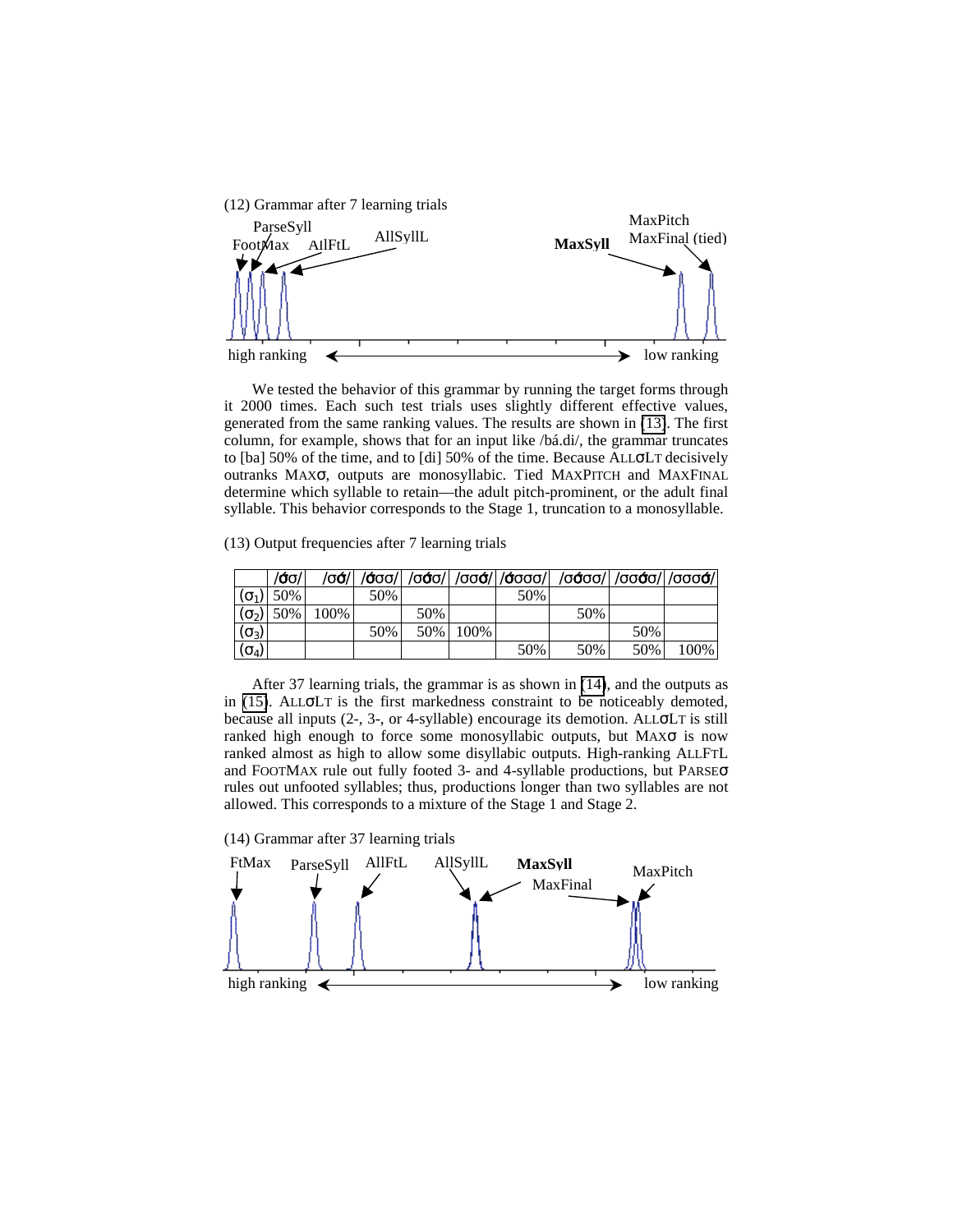<span id="page-7-0"></span>(15) Output frequencies after 37 learning trials

|                                                                                                                           | $\vec{\sigma}$ σ | $\sigma$ ó | /σσσ/ | /σ <del>ό</del> σ | $\sigma$ σσά $\sigma$ | /σσσσ/ | $\overline{\sigma}$ σόσσ/ | /σσόσ/ | /σσσά/ |
|---------------------------------------------------------------------------------------------------------------------------|------------------|------------|-------|-------------------|-----------------------|--------|---------------------------|--------|--------|
| $(\sigma_1)$                                                                                                              | 6%               |            | 6%    |                   |                       | 6%     |                           |        |        |
| $(\sigma_{2})$                                                                                                            | 49%              | 55%        |       | 6%                |                       |        | 6%                        |        |        |
| $\overline{(\sigma_3)}$                                                                                                   |                  |            | 49%   | 49%               | 55%                   |        |                           | 6%     |        |
| $(\sigma_4)$                                                                                                              |                  |            |       |                   |                       | 49%    | 49%                       | 49%    | 55%    |
| $(\sigma_1 \sigma_2)$                                                                                                     | 45%              | 45%        |       |                   |                       |        |                           |        |        |
|                                                                                                                           |                  |            | 45%   |                   | 23%                   |        |                           |        |        |
|                                                                                                                           |                  |            |       |                   |                       | 45%    |                           |        | 15%    |
|                                                                                                                           |                  |            |       | 45%               | 23%                   |        |                           |        |        |
|                                                                                                                           |                  |            |       |                   |                       |        | 45%                       |        | 15%    |
| $\frac{(\sigma_1 \sigma_3)}{(\sigma_1 \sigma_4)}$ $\frac{(\sigma_2 \sigma_3)}{(\sigma_2 \sigma_4)}$ $(\sigma_3 \sigma_4)$ |                  |            |       |                   |                       |        |                           | 45%    | 15%    |

 The grammar after 50 learning trials is shown in (16), and the grammar's outputs are shown in (17). MAXσ now consistently outranks ALLσLT, so truncation to a monosyllable no longer occurs. Because ALLFTL, FOOTMAX, and PARSEσ still high ranked, productions longer than two syllables are still not possible, and we see truncation to a disyllable. The syllables retained are the pitch-prominent syllable and the final syllable; if they are the same, the choice of which other syllable to retain. This corresponds to the child's Stage 2 (truncation to a disyllable).

(16) Grammar after 50 Learning Trials



(17) Outputs after 50 learning trials

|                       | /σσ/                            |      |      |     |      |      | /σσ/ $ $ /σσσ/ $ $ /σσσ/ $ $ /σσσ/ $ $ /σσσσ/ $ $ /σσσσ/ $ $ /σσσσ/ $ $ /σσσσ/ $ $ /σσσσ/ |     |
|-----------------------|---------------------------------|------|------|-----|------|------|-------------------------------------------------------------------------------------------|-----|
|                       | $(\sigma_1 \sigma_2)$ 100% 100% |      |      |     |      |      |                                                                                           |     |
| $(\sigma_1 \sigma_3)$ |                                 | 100% |      | 50% |      |      |                                                                                           |     |
| $(\sigma_1\sigma_4)$  |                                 |      |      |     | 100% |      |                                                                                           | 33% |
| $(\sigma_2\sigma_3)$  |                                 |      | 100% | 50% |      |      |                                                                                           |     |
| $(\sigma_2 \sigma_4)$ |                                 |      |      |     |      | 100% |                                                                                           | 33% |
| $(\sigma_3\sigma_4)$  |                                 |      |      |     |      |      | 100%                                                                                      | 33% |

 The grammar after 62 learning trials is shown in [\(18\)](#page-8-0), and its outputs are shown in [\(19\)](#page-8-0). ALLσLT is the next markedness constraint to be demoted. This is because evidence for its low ranking comes only from 3- and 4-syllable words. MAXσ and ALLFTL are now tied in ranking value, so productions with more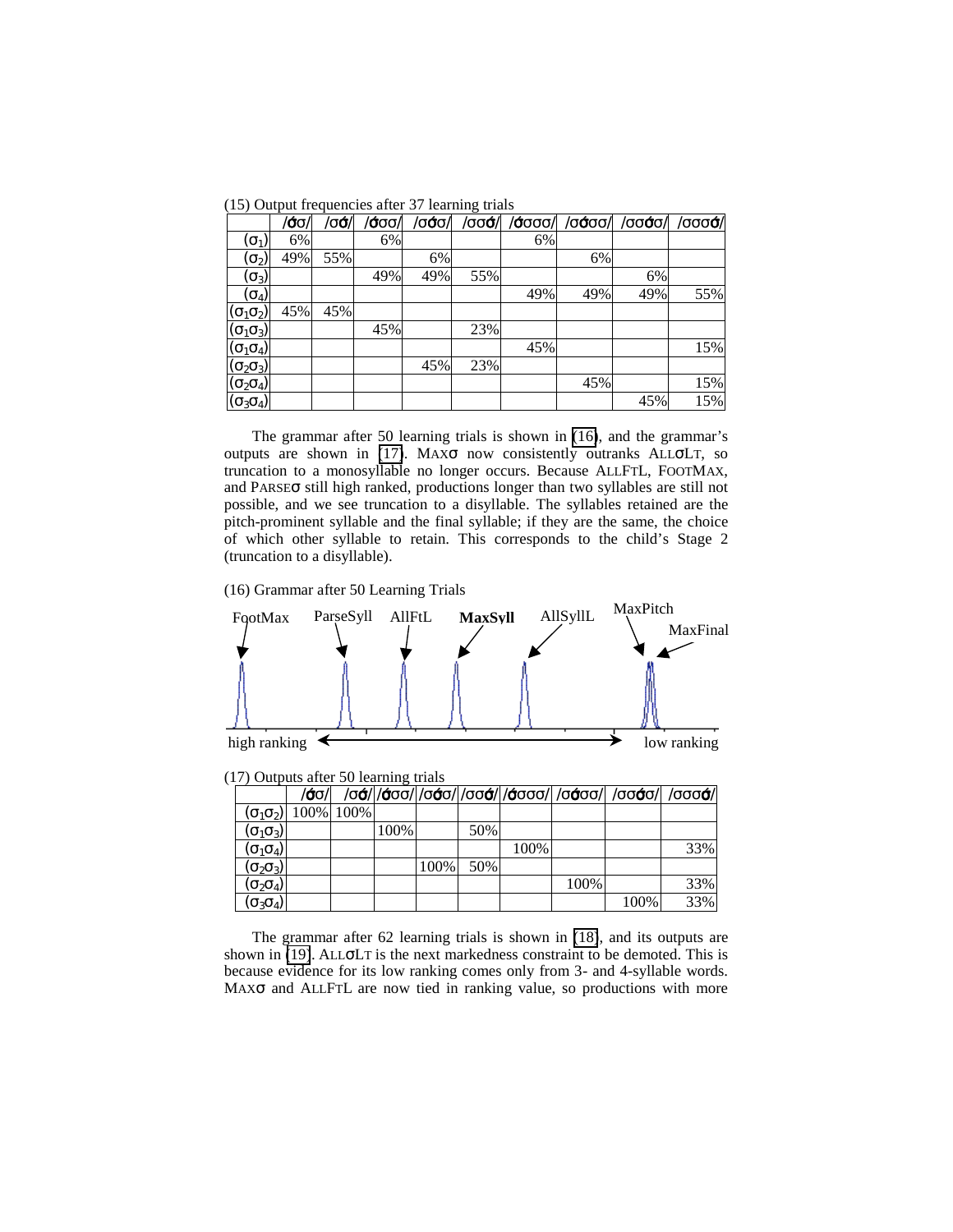<span id="page-8-0"></span>than one foot have begun to occur. Because  $PARSE\sigma$  is high-ranked, all syllables are footed. This behavior corresponds to variation between the child's Stage 2 (truncation to a disyllable) and Stage 3 (no truncation, no unfooted syllables).

(18) Grammar after 62 learning trials



(19) Outputs after 62 learning trials

|                                        |     |                                 | --- |     |     |     |     |                                                                              |     |
|----------------------------------------|-----|---------------------------------|-----|-----|-----|-----|-----|------------------------------------------------------------------------------|-----|
|                                        | /σσ |                                 |     |     |     |     |     | /σ $\acute{\sigma}$ (/σσσ/ /σσσ/ /σσσ/ /σσσσ/ /σσσσ/  /σσσσ/  /σσσσ/  /σσσσ/ |     |
|                                        |     | $(\sigma_1 \sigma_2)$ 100% 100% |     |     |     |     |     |                                                                              |     |
| $(\sigma_1\sigma_3)$                   |     |                                 | 48% |     |     |     |     |                                                                              |     |
| $(\sigma_1 \sigma_4)$                  |     |                                 |     |     | 24% | 48% |     |                                                                              | 16% |
| $(\sigma_2 \sigma_3)$                  |     |                                 |     | 52% | 24% |     |     |                                                                              |     |
| $(\sigma_2 \sigma_4)$                  |     |                                 |     |     |     |     | 48% |                                                                              | 16% |
| $(\sigma_3\sigma_4)$                   |     |                                 |     |     |     |     |     | 48%                                                                          | 16% |
| $(\sigma_1)(\sigma_2\sigma_3)$         |     |                                 | 52% | 48% |     |     |     |                                                                              |     |
| $(\sigma_1\sigma_2)(\sigma_3)$         |     |                                 |     |     | 52% |     |     |                                                                              |     |
| $(\sigma_1\sigma_2)(\sigma_3\sigma_4)$ |     |                                 |     |     |     | 52% | 52% | 52%                                                                          | 52% |

Finally, after 94 learning trials, truncation ceases, under the grammar shown in  $(20)$ . MAX $\sigma$  now outranks all competing markedness constraints, preventing truncation. Because PARSEσ outranks ALLFTL, all syllables are footed. This corresponds to the child's Stage 3. Other constraints, including weight-to-stress, anti-clash, and perhaps faithfulness to lexical specifications, would be necessary to attain the adult stress system. PARSEσ is demoted last, because only certain stress patterns give evidence for its low ranking.

(20) Grammar after 94 learning trials—final behavior achieved



The order in which the markedness constraints are demoted below MAXσ (ALLσL, then ALLFTL, then PARSEσ) is important. If they had been demoted in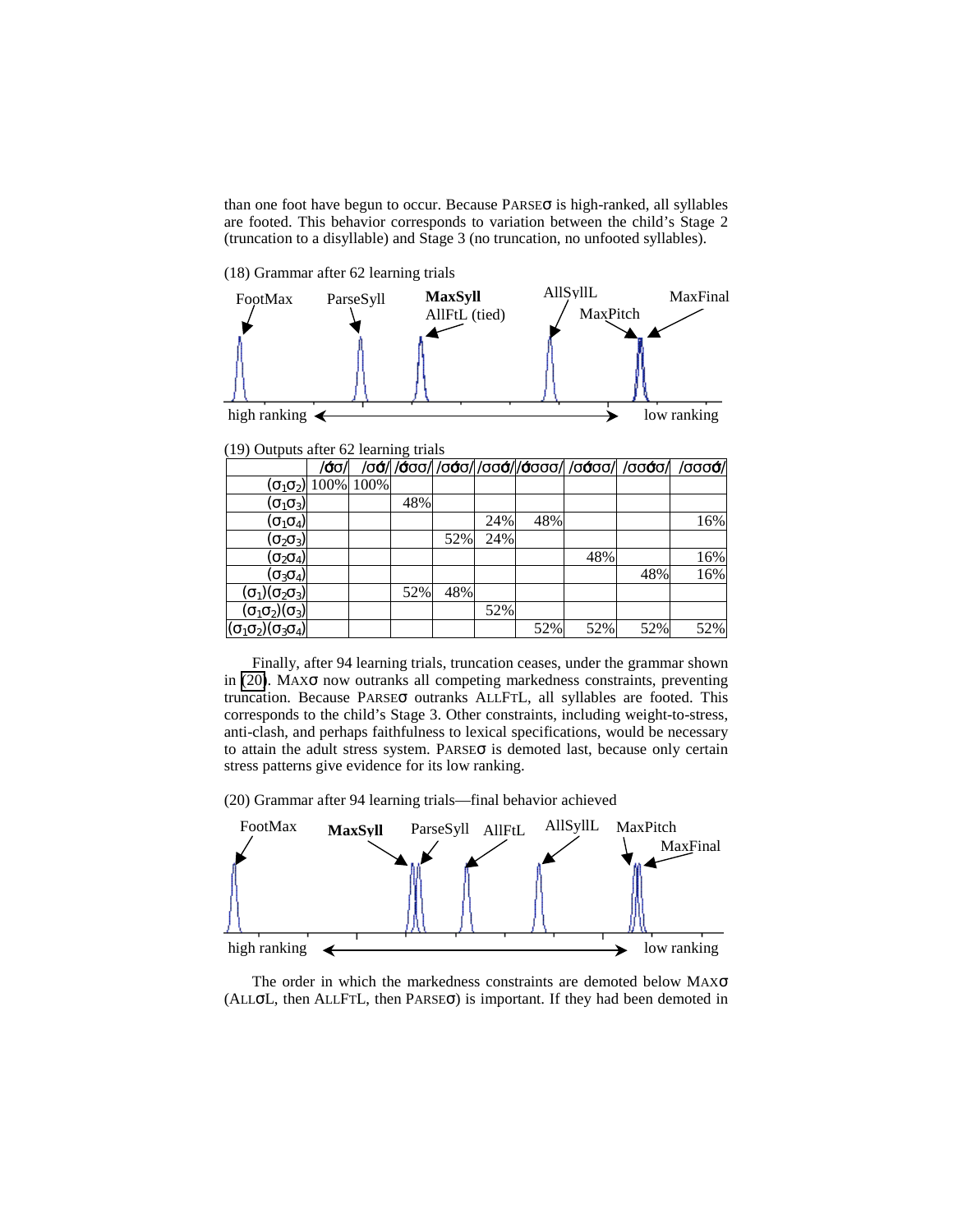a different order, the learner's behavior would not necessarily resemble the attested child stages. For example, if PARSEσ were demoted below ALLFTL, we see an odd stage between Stage 2 and Stage 3, with no truncation, but only one foot per word (ALLFTL >> MAXσ >> {PARSEσ, ALLσL}). And if ALLFTL were demoted before ALLσL, there would be no stage of truncation to a disyllable.

### **3.5 The initial state**

The next simulation explored the question of whether it is necessary for the initial state to have markedness constraints ranked above faithfulness constraints. To test this, we ran the algorithm on the same set of input and output candidates with the same constraints.

The parameters were kept the same as in the initial simulation. However, the initial ranking of markedness and faithfulness was changed: all constraints were initially assigned a ranking value of 100.

The result is that the initial grammar produces free variation among nontruncation, partial truncation, and extreme truncation, as shown in (21).

| $\angle$ 1) Outputs when an constraints Tanking value $=$ 100 | /σσ/ |         | /σά/ /άσσ/ |     | /σσο/ /σσσ/ | /σσσσ/ | /σσοσ/ | /σσόσ/ | /σσσά/ |
|---------------------------------------------------------------|------|---------|------------|-----|-------------|--------|--------|--------|--------|
| $\sigma_1$                                                    | 21%  |         | 21%        |     |             | 21%    |        |        |        |
| $\sigma_2$                                                    |      | 21% 50% |            | 21% |             |        | 21%    |        |        |
| $\sigma_3$                                                    |      |         | 21%        | 21% | 50%         |        |        | 21%    |        |
| $\sigma_4$                                                    |      |         |            |     | $\Omega$    | 21%    | 21%    | 21%    | 50%    |
| $\sigma_1 \sigma_2$                                           | 58%  | 50%     |            |     |             |        |        |        |        |
| $\sigma_1\sigma_3$                                            |      |         | 33%        |     | 13%         |        |        |        |        |
| $\sigma_1\sigma_4$                                            |      |         |            |     | $_{0}$      | 17%    |        |        | 6%     |
| $\sigma_2\sigma_3$                                            | 0    |         |            | 33% | 13%         |        |        |        |        |
| $\sigma_2\sigma_4$                                            |      |         |            |     |             |        | 17%    |        | 5%     |
| $\sigma_3\sigma_4$                                            | 0    |         |            |     |             |        |        | 17%    | 6%     |
| $\sigma_1\sigma_2\sigma_3$                                    |      |         | 25%        | 25% | 25%         |        |        |        |        |
| $\sigma_1\sigma_2\sigma_4$                                    |      |         |            |     |             | 4%     | 4%     |        |        |
| $\sigma_1\sigma_3\sigma_4$                                    | 0    |         |            |     | 0           | 4%     |        | 4%     |        |
| $\sigma_2\sigma_3\sigma_4$                                    | 0    |         |            |     |             |        | 4%     | 4%     |        |
| $\sigma_1\sigma_2\sigma_3\sigma_4$                            |      |         |            |     |             | 33%    | 33%    | 33%    | 33%    |

 $(21)$  Outputs when all constraints' ranking value  $-100$ 

The more truncated forms will gradually become less frequent as  $MAX-\sigma$  is promoted. But in the child data, the progression is not from wide variation to narrower variation to consistent non-truncation. Rather, it is from extreme truncation to non-truncation, passing through variable intermediate stages. Beginning with the markedness constraints top-ranked is the only way to capture the earliest stages, in which extreme truncation is consistently observed.

The results of this simulation thus provide support for the initial ranking of markedness above faithfulness.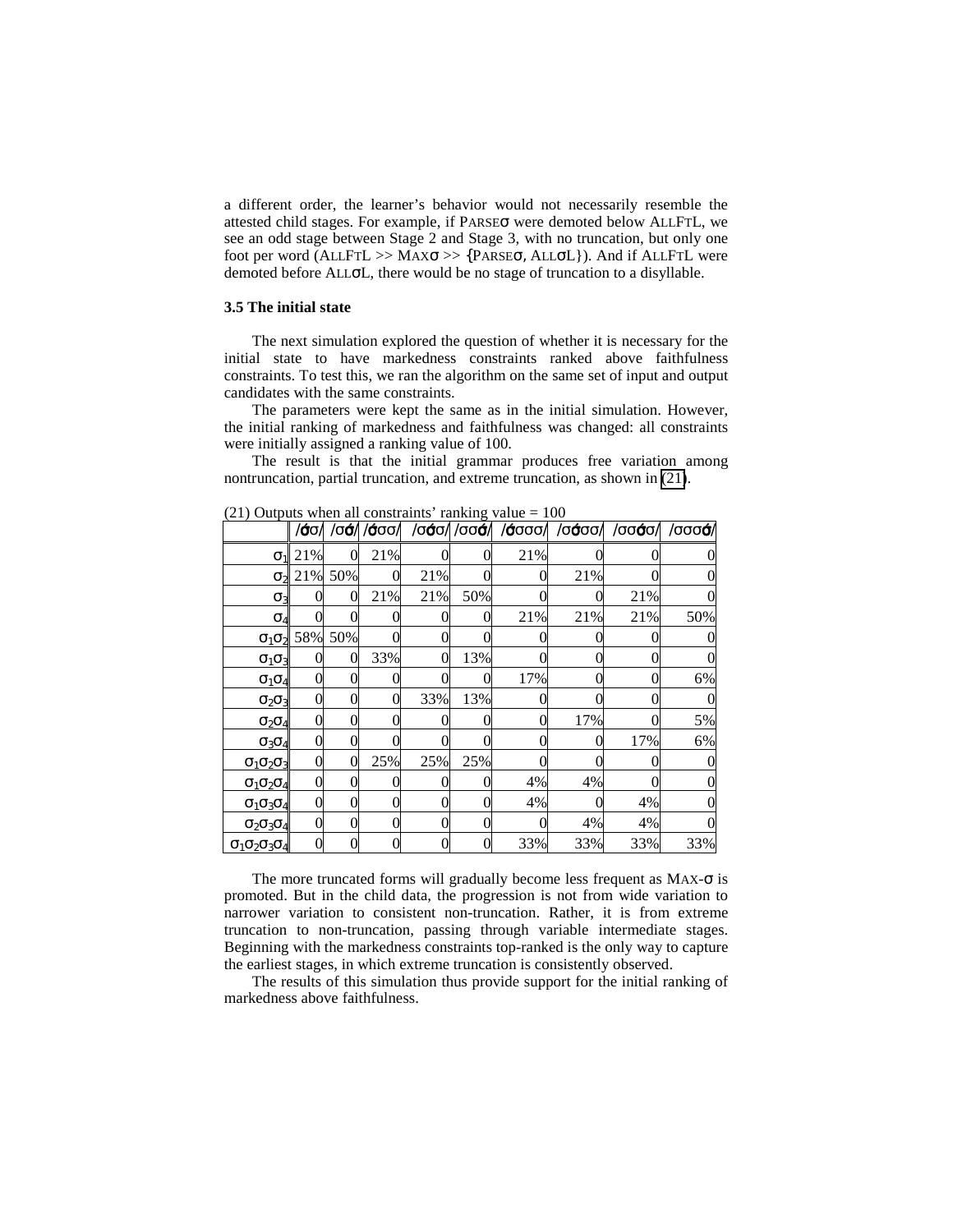## **4. Conclusion**

The results of our simulation demonstrate that a probabilistic, gradual learning procedure (specifically, Boersma's GLA) can mimic the developmental behavior of children acquiring polysyllabic words, as long as markedness constraints initially outrank faithfulness constraints. The probabilistic nature of the grammar accounts for variability, and the gradual nature of the learning procedure produces a stage-like progression. The initial ranking of markedness constraints over faithfulness constraints accounts for the child's progression from less marked to more marked structure, rather than merely from variation to stability.

### **References**

- Boersma, Paul (1998). *Functional phonology.* Doctoral dissertation, University of Amsterdam. The Hague: Holland Academic Graphics.
- Boersma, Paul & Levelt, Clara (1999). Gradual constraint ranking learning algorithm predicts acquisition order. *Proceedings of the 30th Child Language Research Forum*, to appear.
- Curtin, Suzanne (1999). Positional prominence in the acquisition of prosodic structure. *Proceedings of the Annual Meeting of the Canadian Linguistics Society,* (pp. 89- 100).
- Curtin, Suzanne (2001). Children's Early Representations: Evidence from Production and Perception. To appear in the Proceedings of the Holland Institute of Linguistics Phonology Conference(HILP 5), Potsdam, Germany.
- Curtin, Suzanne (2001). *Representational Richness in Phonological Development.* Doctoral dissertation, Department of Linguistics, University of Southern California.
- Demuth, Katherine (1995). Markedness and the development of prosodic structure. In *NELS 25*, GLSA, University of Massachusetts, Amherst.
- Fikkert, Paula (1994). *On the acquisition of prosodic structure.* Holland Institute of Generative Linguistics.
- Gnanadesikan, Amalia (1995). Markedness and faithfulness constraints in child phonology. Ms., University of Massachusetts, Amherst. (ROA-67).
- Hayes, Bruce (1999). Phonological acquisition in Optimality Theory: The early stages. Ms., Linguistics Department, Los Angeles. ROA-327-0699.
- Hayes, Bruce & MacEachern, Margaret (1998). Quatrain Form in English Folk Verse. *Language, 74,* 473-507.
- Hayes, Bruce, Tesar, Bruce, & Zuraw, Kie. (2000). OTSoft, software package, http://www.linguistics.ucla.edu/people/hayes/otsoft/
- Itô, Junko & Mester, Armin (1997). Sympathy and German truncations. In V. Miglio & B. Moren (Eds.), *Proceedings of the Hopkins Optimality Workshop/Maryland Mayfest.* University of Maryland Working Papers in Linguistics, 5.
- Levelt, Clara (1995). Unfaithful kids: Place of articulation patterns in early child language. Department of Cognitive Science, Johns Hopkins University, Baltimore, MD. Talk.
- McCarthy, John & Prince, Alan (1993). Generalized alignment. In G. Booij & J. van